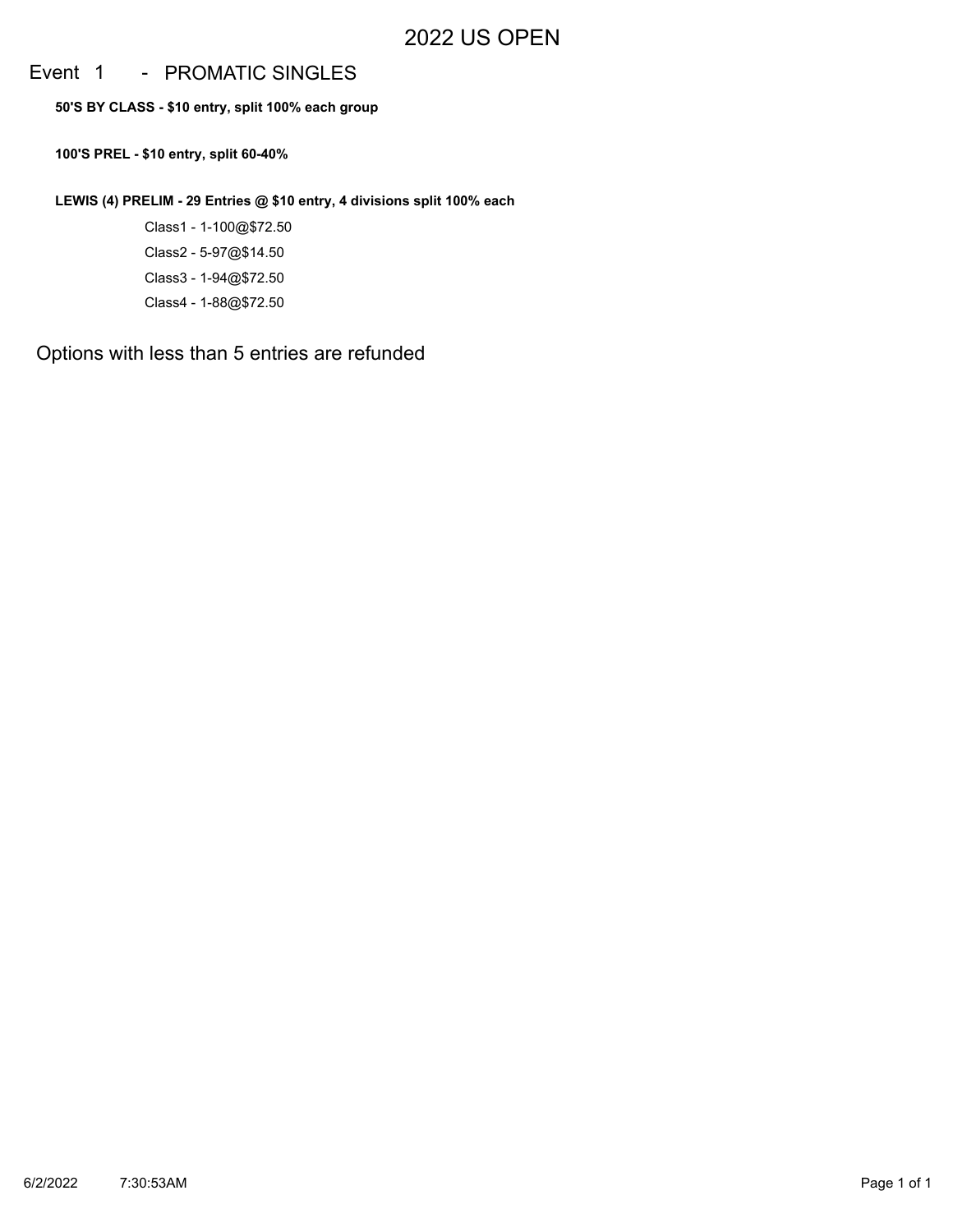## Event 2 - LITTLE EGYPT HANDICAP

#### **25'S - 10 Entries @ \$20 entry, split 100% each 25**

1st 25 - 1-25@\$50.00 2nd 25 - 1-25@\$50.00 3rd 25 - 2-25@\$25.00 4th 25 - 1-25@\$50.00

### **50's (3) PRELIM - 10 Entries @ \$15 entry, split 60-40% each 50**

1st 50 - 2-50@\$15.00, 1-49@\$20.00 2nd 50 - 1-50@\$30.00, 1-49@\$20.00 3rd 50 - 1-49@\$30.00, 4-48@\$5.00

### **YARDAGE PURSE - \$20 entry, split 50-30-20%**

24.0 - 26.5 Yards Total Entries: 5 - 1-92@\$20.00, 1-94@\$30.00, 1-95@\$50.00

### **LEWIS (4) PRELIM - 49 Entries @ \$10 entry, 4 divisions split 100% each**

Class1 - 1-98@\$122.50 Class2 - 7-93@\$17.50 Class3 - 4-90@\$30.50 Class4 - 1-86@\$122.50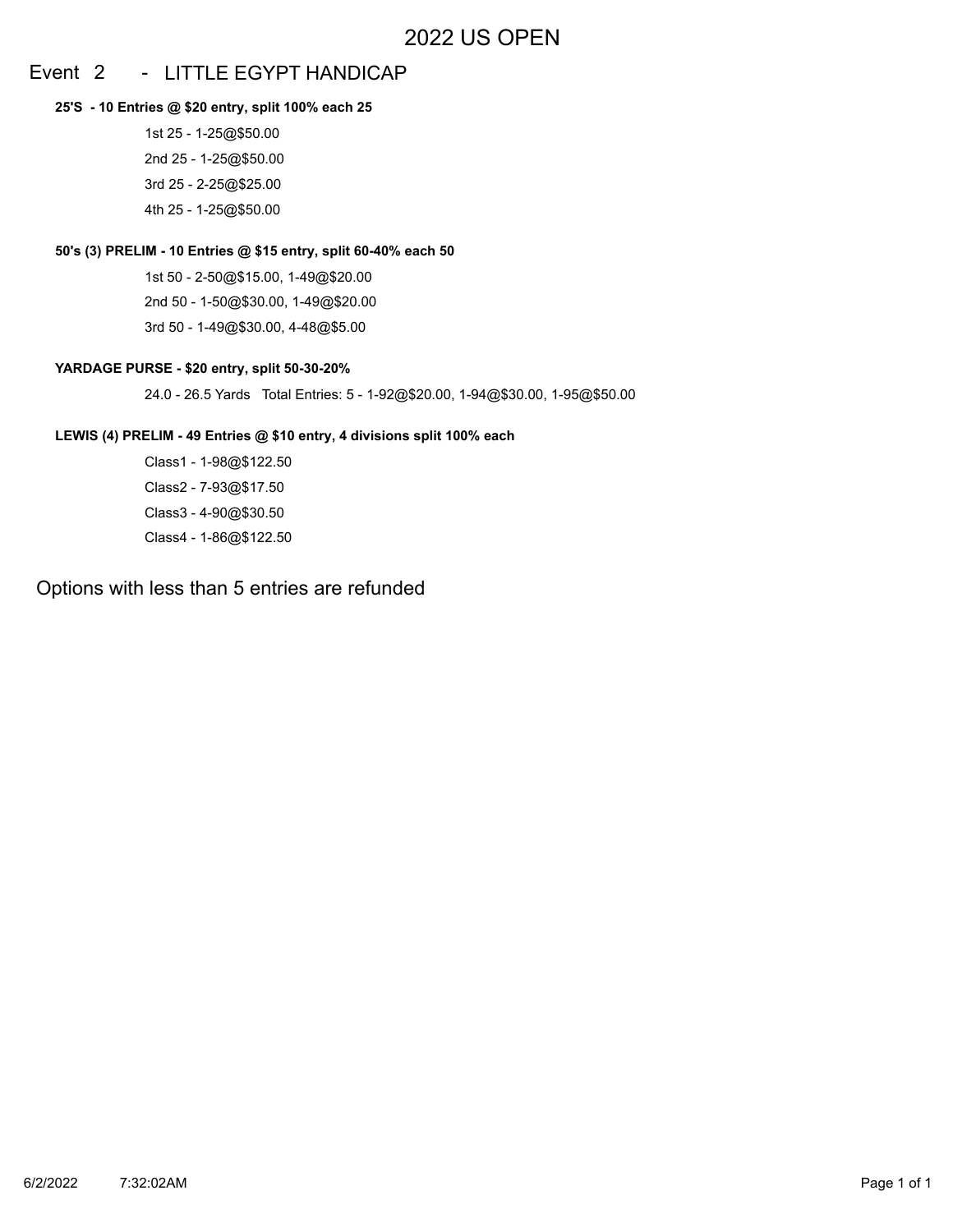## Event 3 - GRAF & SONS DOUBLES

**50'S BY CLASS - \$10 entry, split 100% each group**

**100'S PREL - \$10 entry, split 60-40%**

**LEWIS (3) - 37 Entries @ \$10 entry, 3 divisions split 100% each**

Class1 - 1-100@\$123.25 Class2 - 3-95@\$41.00 Class3 - 1-89@\$123.25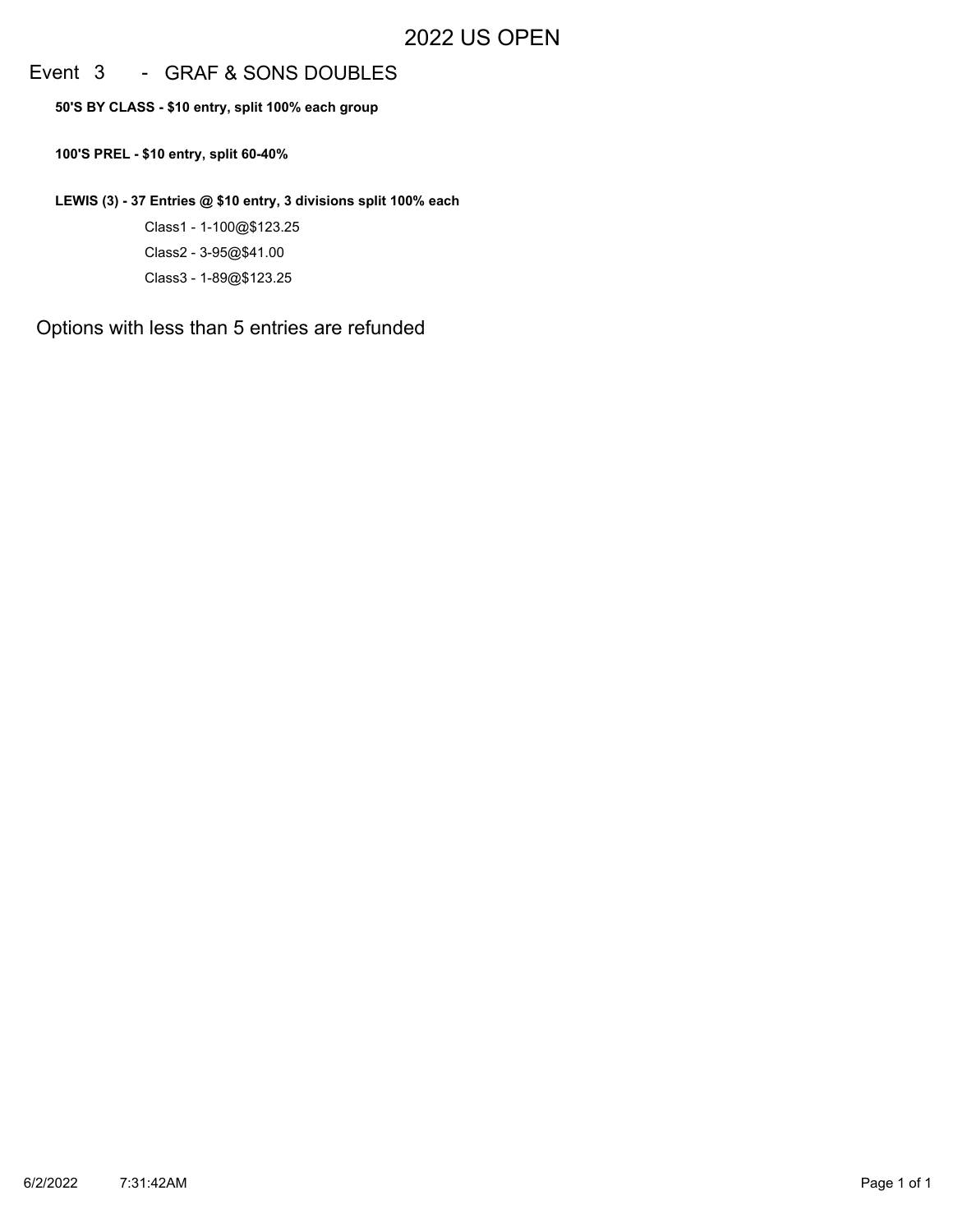## Event 4 - TRAP & FIELD SINGLES

**50'S (2) - \$20 entry, split 100% each group**

**100'S CLASS - \$20 entry, split 60-40%**

**LEWIS (4) - 54 Entries @ \$20 entry, 4 divisions split 100% each**

Class1 - 3-100@\$90.00 Class2 - 6-97@\$45.00 Class3 - 5-95@\$54.00 Class4 - 2-91@\$135.00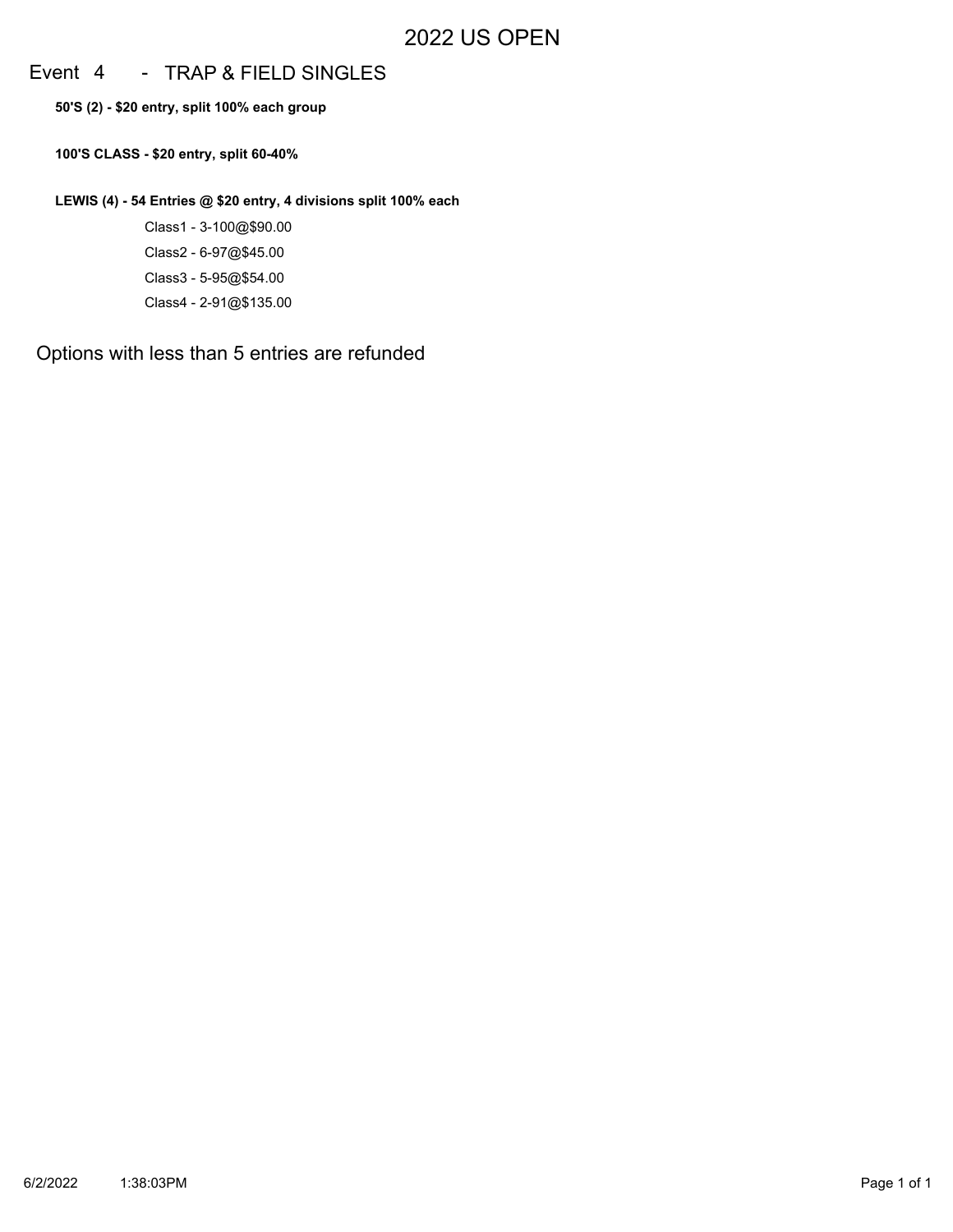## Event 5 - ATA TRAPSHOOTING HOF HANDICAP

#### **25'S - 16 Entries @ \$20 entry, split 100% each 25**

1st 25 - 2-25@\$40.00 2nd 25 - 1-25@\$80.00 3rd 25 - 1-25@\$80.00 4th 25 - 1-25@\$80.00

### **50'S (3) - 13 Entries @ \$30 entry, split 60-40% each 50**

1st 50 - 2-49@\$39.00, 1-47@\$52.00 2nd 50 - 2-48@\$39.00, 3-47@\$17.25 3rd 50 - 2-48@\$39.00, 1-47@\$52.00

### **YARDAGE PURSE - \$20 entry, split 50-30-20%**

24.0 - 26.5 Yards Total Entries: 9 - 1-91@\$36.00, 1-92@\$54.00, 1-93@\$90.00 27.0 Yards Total Entries: 6 - 1-93@\$24.00, 1-95@\$36.00, 1-96@\$60.00

### **LEWIS (4) - 73 Entries @ \$20 entry, 4 divisions split 100% each**

Class1 - 3-96@\$121.50 Class2 - 5-91@\$73.00 Class3 - 9-87@\$40.50 Class4 - 3-83@\$121.50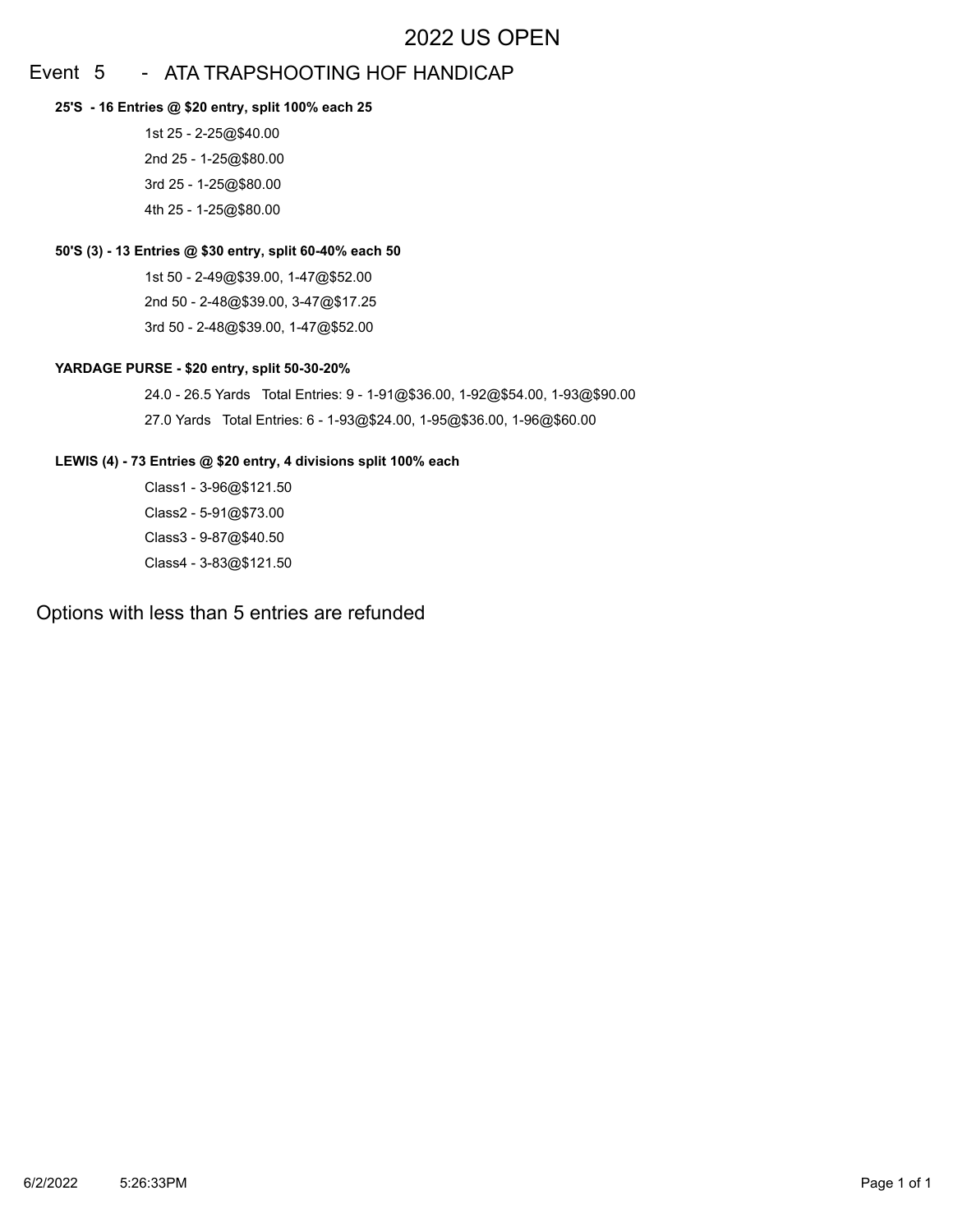# Event 6 - RED BUD CHAMBER OF COMMERCE DOUBLES

**50'S (2) - \$20 entry, split 100% each group**

**100'S CLASS - \$20 entry, split 60-40%**

**LEWIS (4) - 56 Entries @ \$20 entry, 4 divisions split 100% each**

Class1 - 1-99@\$280.00 Class2 - 5-94@\$56.00 Class3 - 4-90@\$70.00 Class4 - 2-85@\$140.00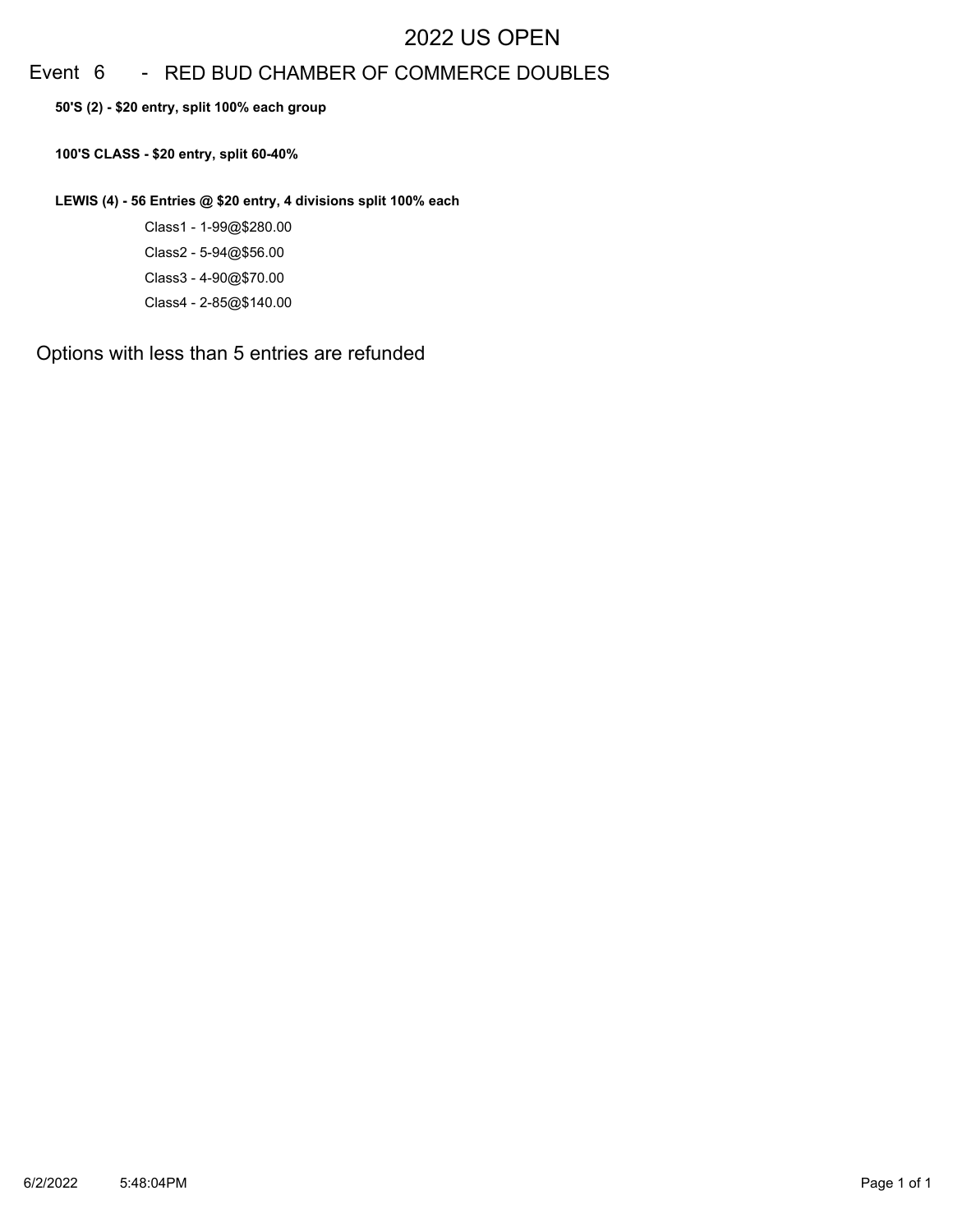# Event 7 - NRA CLASS SINGLES CHAMPIONSHIP

**50'S (2) - \$20 entry, split 100% each group**

**100'S CLASS - \$20 entry, split 60-40%**

**LEWIS (4) - 79 Entries @ \$20 entry, 4 divisions split 100% each**

Class1 - 10-100@\$39.50 Class2 - 13-98@\$30.25 Class3 - 6-96@\$65.75 Class4 - 6-93@\$65.75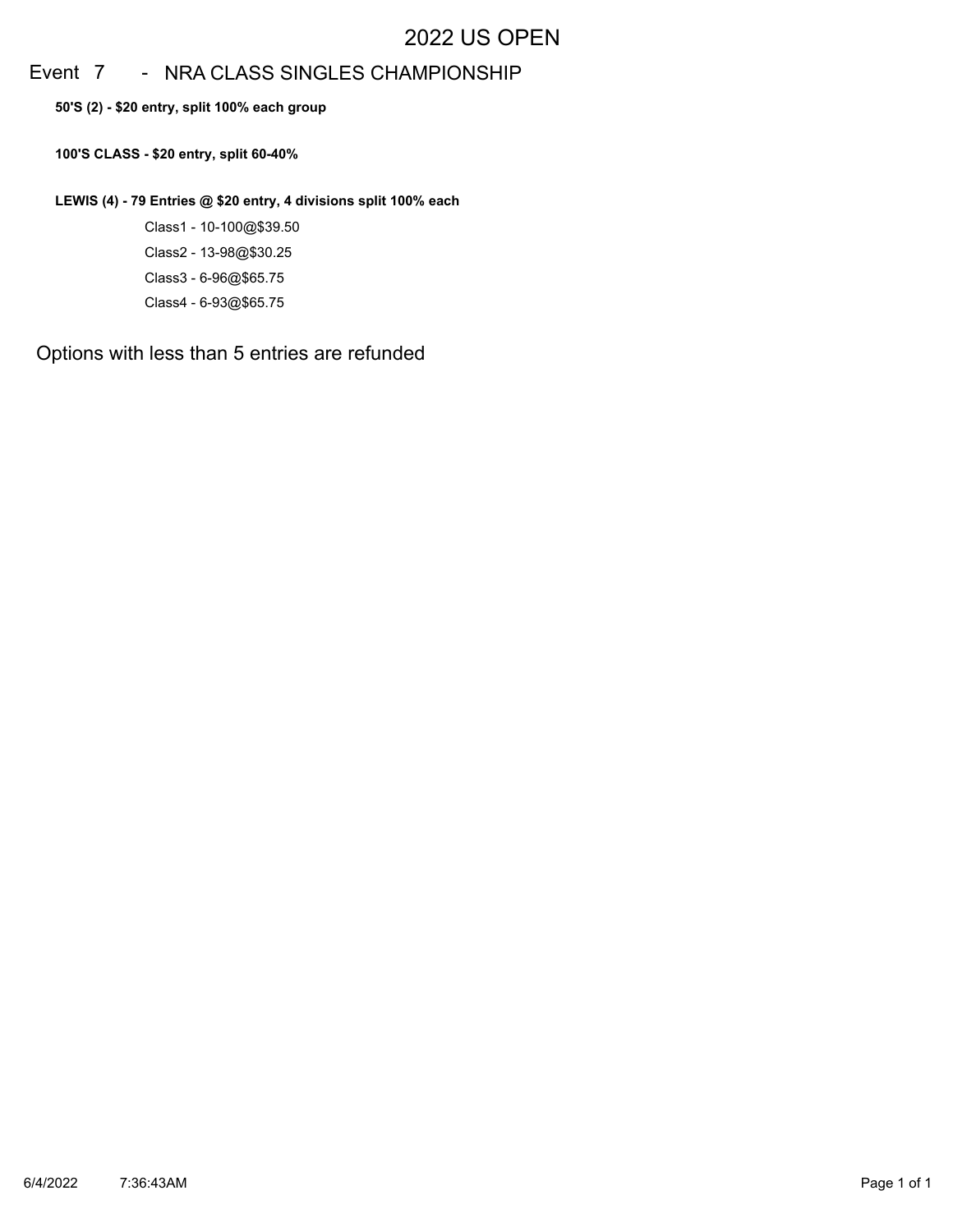## Event 8 - FIOCCHI PRELIMINARY HANDICAP

#### **25'S - 19 Entries @ \$20 entry, split 100% each 25**

1st 25 - 2-25@\$47.50 2nd 25 - 3-25@\$31.50 3rd 25 - 2-25@\$47.50 4th 25 - 1-25@\$95.00

### **50'S (3) - 12 Entries @ \$30 entry, split 60-40% each 50**

1st 50 - 3-48@\$24.00, 1-47@\$48.00 2nd 50 - 1-50@\$72.00, 3-48@\$16.00 3rd 50 - 1-50@\$72.00, 1-48@\$48.00

### **YARDAGE PURSE - \$20 entry, split 50-30-20%**

21.0 - 23.5 Yards Total Entries: 6 - 1-89@\$24.00, 1-92@\$60.00, 2-91@\$18.00 24.0 - 26.5 Yards Total Entries: 9 - 1-93@\$90.00, 2-90@\$18.00, 2-92@\$27.00 27.0 Yards Total Entries: 6 - 1-96@\$36.00, 1-98@\$60.00, 2-90@\$12.00

### **LEWIS (4) - 101 Entries @ \$20 entry, 4 divisions split 100% each**

Class1 - 1-98@\$505.00 Class2 - 6-91@\$84.00 Class3 - 7-88@\$72.00 Class4 - 5-84@\$101.00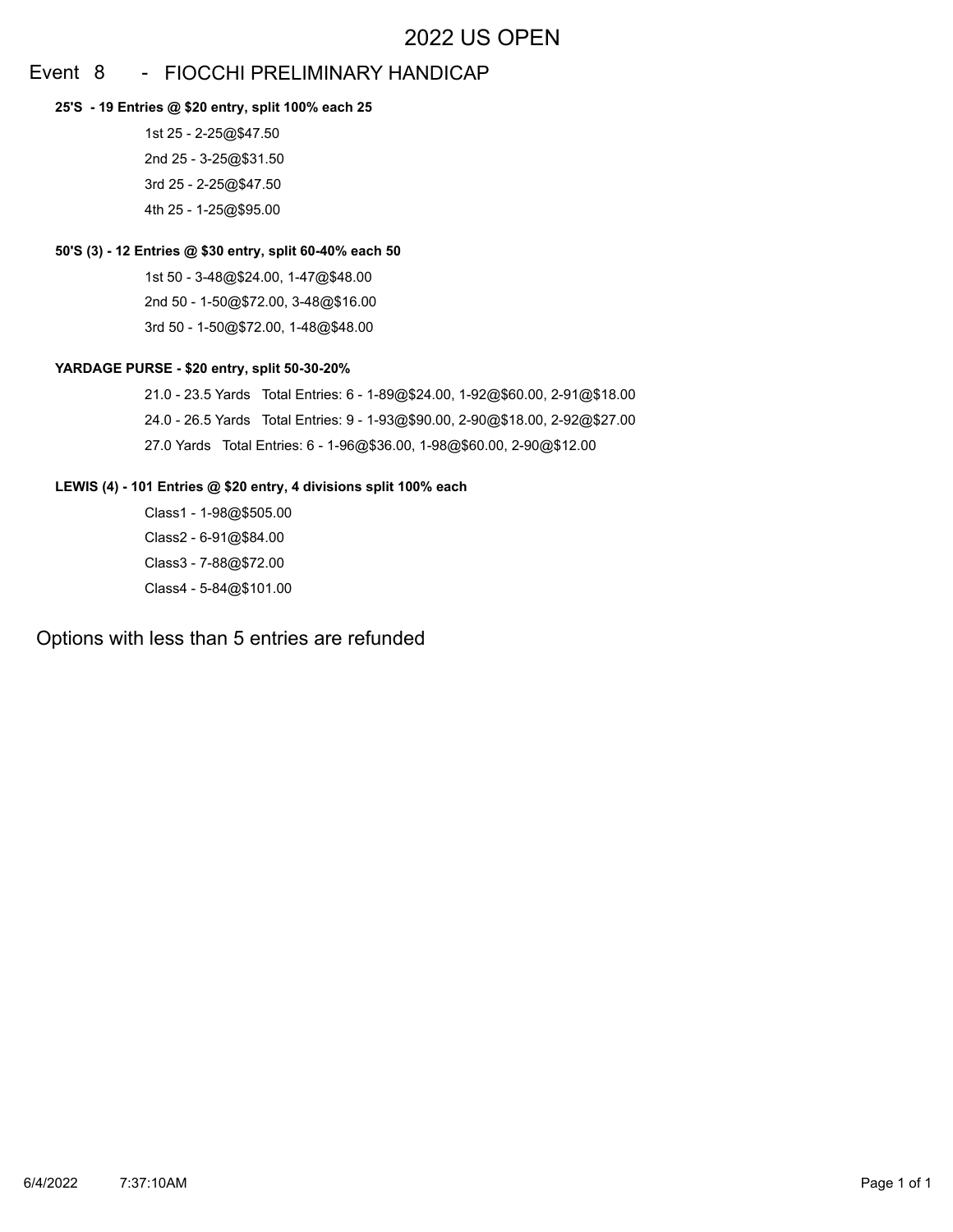# Event 9 - KUBOTA CLASS DOUBLES CHAMPIONSHIP

**50'S (2) - \$20 entry, split 100% each group**

**100'S CLASS - \$20 entry, split 60-40%**

**LEWIS (4) - 69 Entries @ \$20 entry, 4 divisions split 100% each**

Class1 - 1-100@\$345.00 Class2 - 6-96@\$57.50 Class3 - 4-92@\$86.25 Class4 - 2-87@\$172.50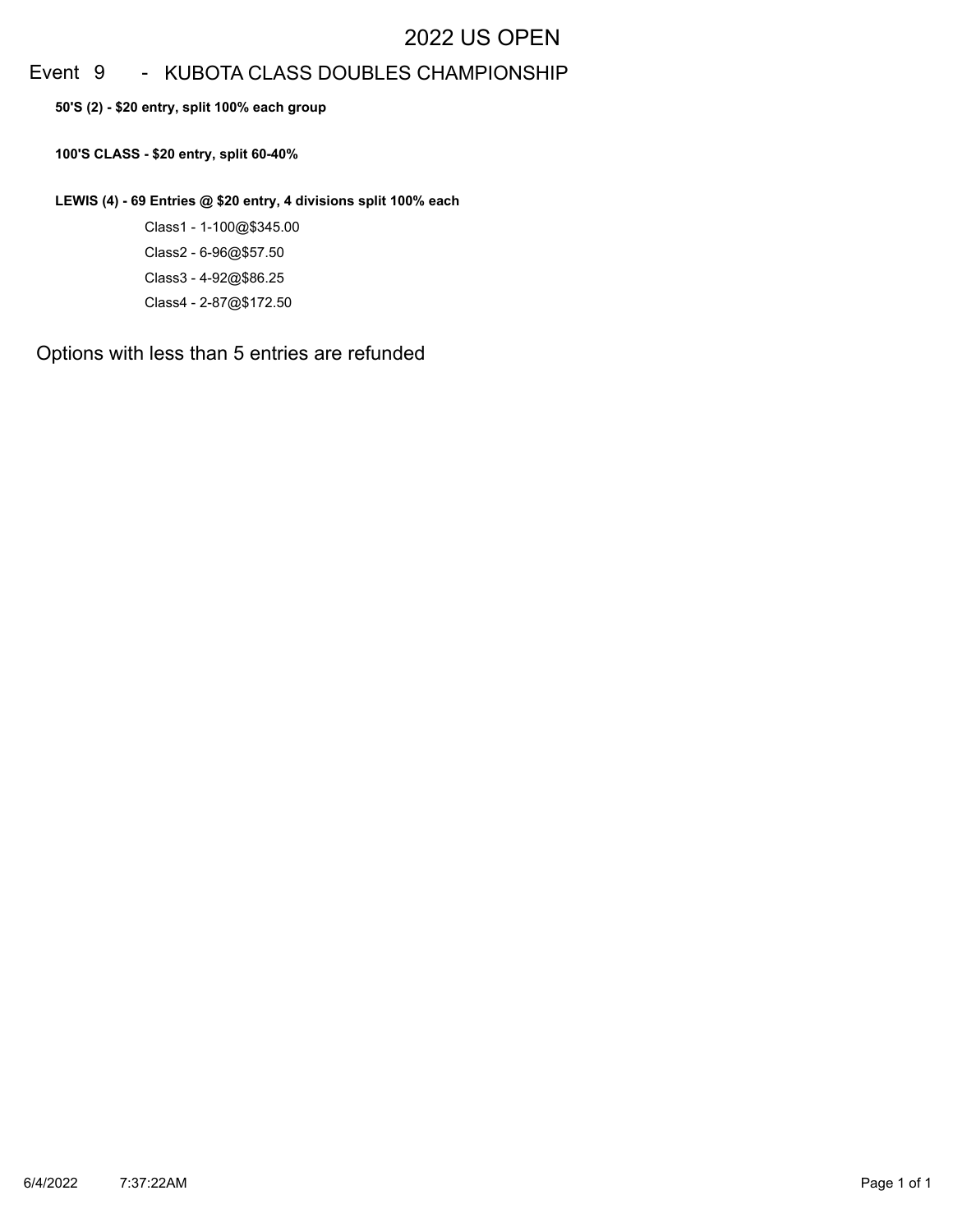## Event 10 - WINCHESTER US OPEN SINGLES CHAMPIONSHIP

#### **50'S (4) - \$20 entry, split 100% each group**

Class AAA 1st 50 Total Entries: 5 - 1-50@\$25.00 Class AAA 2nd 50 Total Entries: 5 - 4-50@\$6.25 Class AAA 3rd 50 Total Entries: 5 - 1-50@\$25.00 Class AAA 4th 50 Total Entries: 5 - 3-50@\$8.25

### **100's (2) - \$20 entry, split 60-40% each group**

#### **200'S - \$20 entry, split 50-30-20%**

### **LEWIS ON 200 - 104 Entries @ \$20 entry, 5 divisions split 100% each**

Class1 - 2-200@\$208.00 Class2 - 11-197@\$37.75 Class3 - 5-194@\$83.00 Class4 - 6-191@\$69.25 Class5 - 6-186@\$69.25

### **AIM LEWIS (4) - 11 Entries @ \$20 entry, 4 divisions split 100% each , 0% returned to shooters**

Class1 - 1-199@\$27.50 Class2 - 1-196@\$27.50 Class3 - 1-192@\$27.50 Class4 - 1-189@\$27.50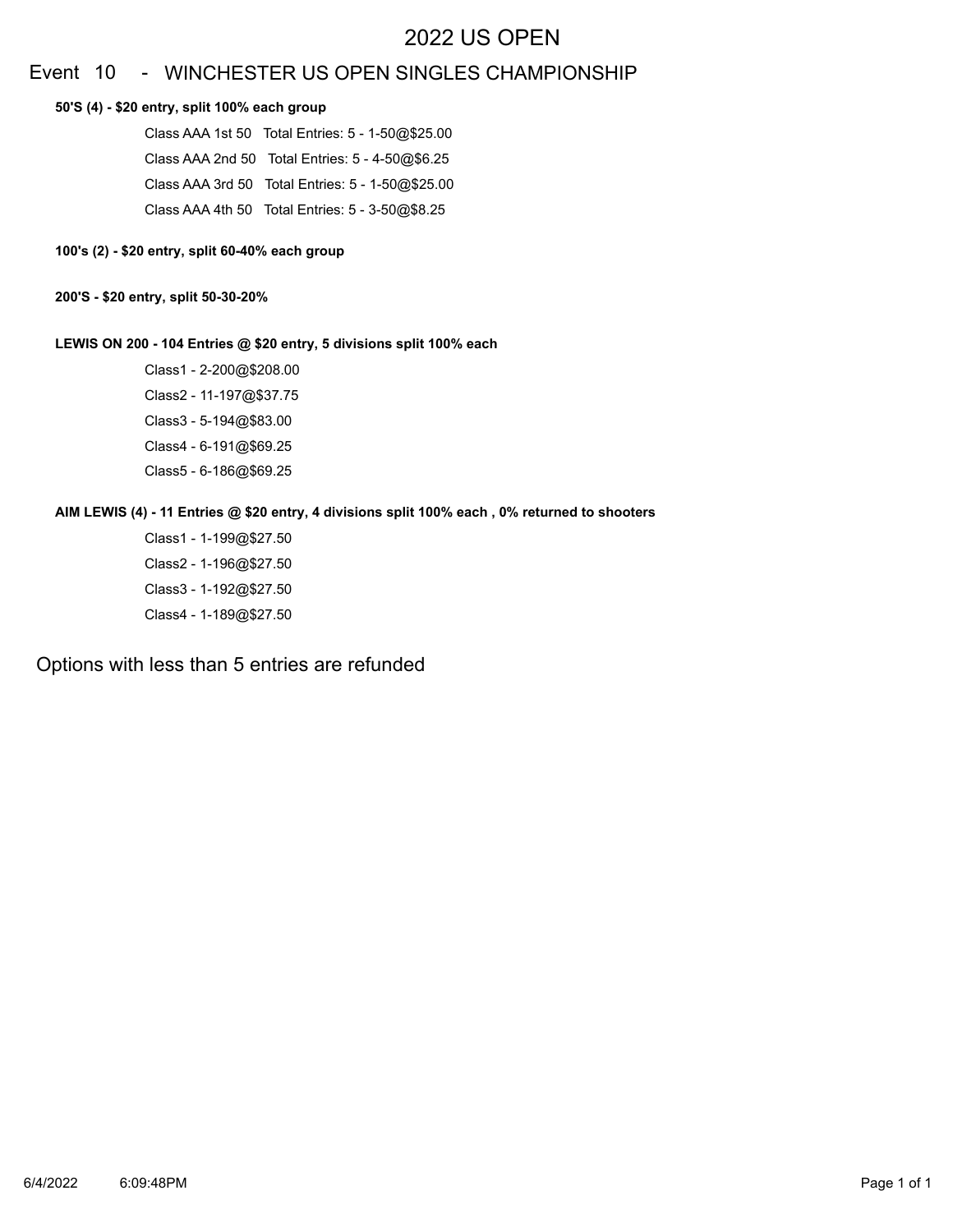## Event 11 - MIDWEST GUN WORKS HANDICAP

#### **25'S - 21 Entries @ \$20 entry, split 100% each 25**

1st 25 - 4-25@\$26.25 2nd 25 - 4-25@\$26.25 3rd 25 - 1-25@\$105.00 4th 25 - 2-25@\$52.50

#### **50'S (3) - 17 Entries @ \$30 entry, split 60-40% each 50**

1st 50 - 2-49@\$51.00, 1-48@\$68.00 2nd 50 - 3-49@\$34.00, 2-48@\$34.00 3rd 50 - 4-48@\$25.50, 2-47@\$34.00

#### **JACKPOT PURSE - 26 Entries @ \$20 entry, split 25-15-10-25-15-10%**

100 - 3-95@\$43.25, 7-94@\$11.00, 3-93@\$17.25, 1-92@\$130.00, 4-91@\$19.50, 3-90@\$17.25

#### **YARDAGE PURSE - \$20 entry, split 50-30-20%**

21.0 - 23.5 Yards Total Entries: 7 - 1-93@\$42.00, 2-90@\$14.00, 3-94@\$23.25 24.0 - 26.5 Yards Total Entries: 7 - 1-93@\$42.00, 1-94@\$70.00, 2-91@\$14.00 27.0 Yards Total Entries: 7 - 1-86@\$28.00, 2-94@\$21.00, 3-95@\$23.25

#### **LEWIS (5) - 100 Entries @ \$20 entry, 5 divisions split 100% each**

Class1 - 1-98@\$400.00 Class2 - 5-93@\$80.00 Class3 - 10-90@\$40.00 Class4 - 11-88@\$36.25 Class5 - 5-85@\$80.00

#### **TRAPSHOOTING HALL OF FAME LEWIS - 11 Entries @ \$20 entry, 4 divisions split 100% each , 0% returned to shooters**

Class1 - 1-95@\$27.50 Class2 - 3-94@\$9.00 Class3 - 2-91@\$13.75 Class4 - 1-89@\$27.50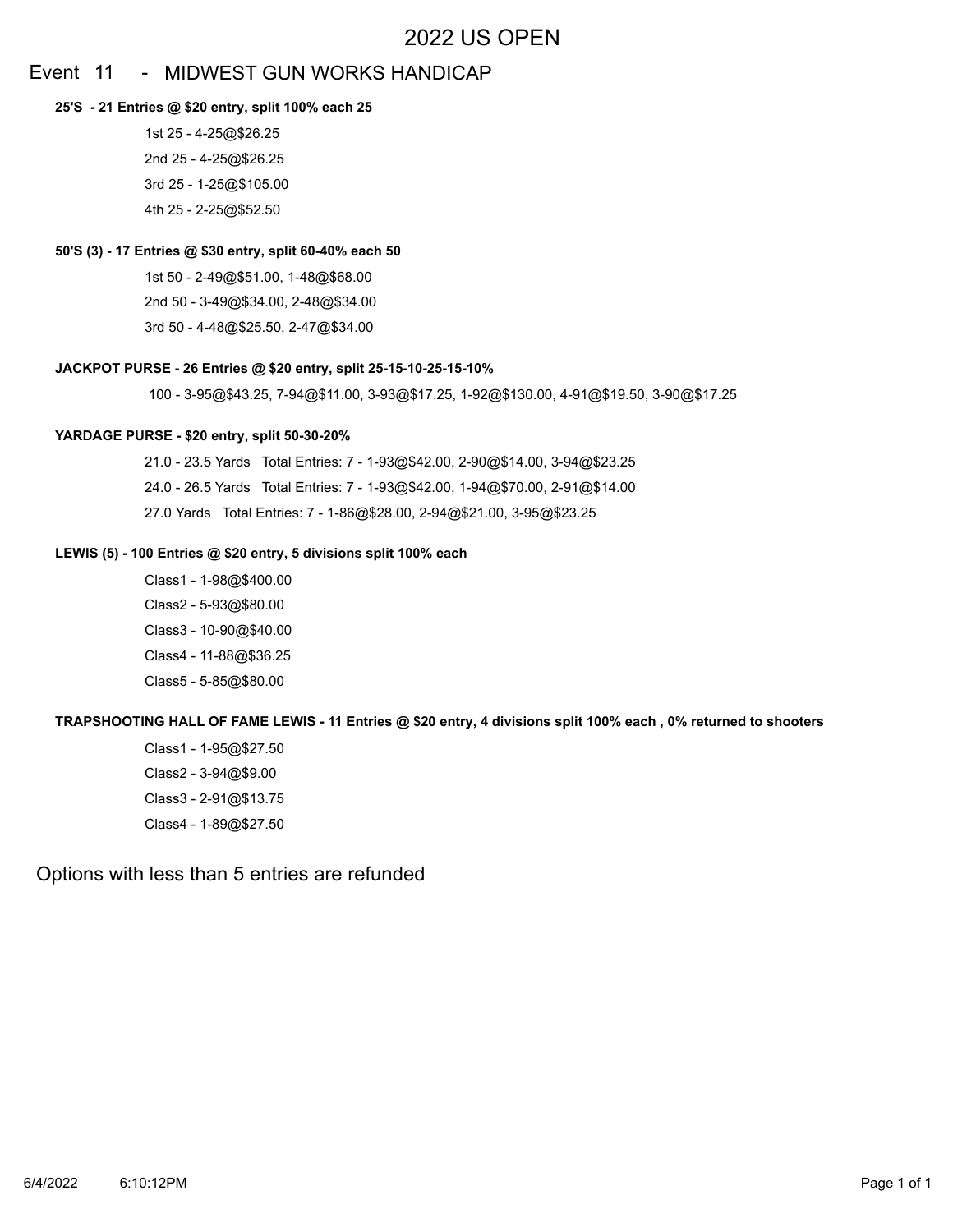## Event 12 - WHITE FLYER US OPEN DOUBLES CHAMPIONSHIP

**50'S (2) - \$20 entry, split 100% each group**

**100'S CLASS - \$20 entry, split 60-40%**

**LEWIS (4) - 85 Entries @ \$20 entry, 4 divisions split 100% each**

Class1 - 2-100@\$212.50 Class2 - 3-96@\$141.50 Class3 - 8-92@\$53.00 Class4 - 3-87@\$141.50

**MIDWAY USA FOUNDATION LEWIS - 7 Entries @ \$20 entry, 4 divisions split 100% each , 0% returned to shooters**

Class1 - 2-99@\$8.75 Class2 - 2-99@\$8.75 Class3 - 1-93@\$17.50 Class4 - 2-89@\$8.75